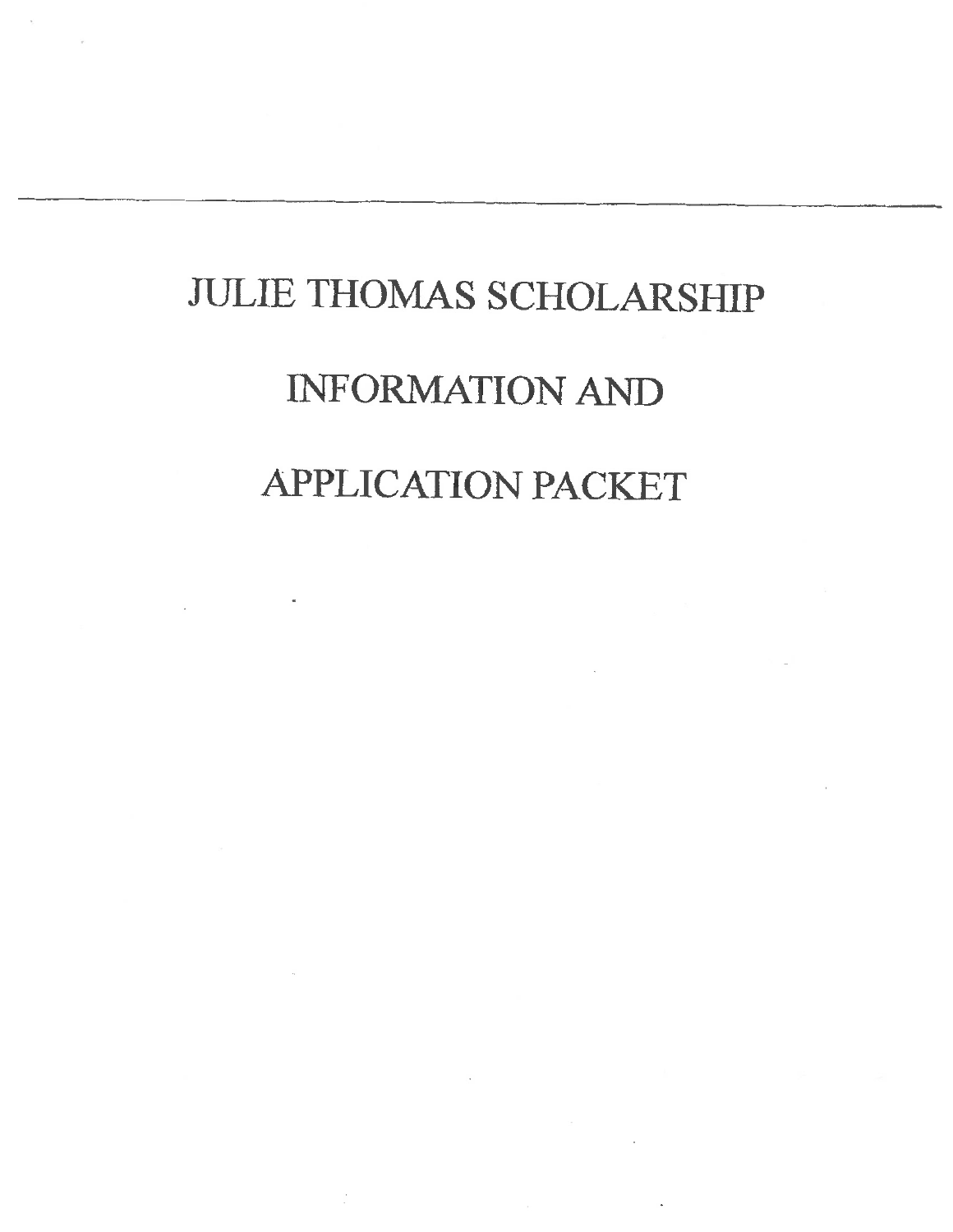### **February 22, 2022**

**Dear,**

**St. Andrew's United Methodist Church would like to assist you with your college plans through the Julie Thomas Memorial Scholarship, given in memory of Julie Thomas, a dedicated member of the St. Andrew's youth group and a college student before her untimely death from leukemia. High school seniors at St. Andrew's who qualify are eligible to apply for this scholarship. If you are interested, you may pick up an application packet from Kevin Ward or from the church office.**

**The packet contains a statement of policies applicable to the scholarship, an application form, and two reference forms. One of the recommenders must be a person who is not a St. Andrew's member. Each recommender should know you well. You must provide a selfaddressed and stamped envelope for these references. The recommendations should be mailed directly to St. Andrew's in care of the Julie Thomas Scholarship Committee, 1901 Archdale Drive, Charlotte, NC 28210. Both the application form and the two recommendations must be returned by May 1st .**

**Scholarship awards will be made on the basis of service and leadership shown at St. Andrew's, outstanding academic achievement (weighted GPA of 3.5 or higher)\*, and financial need. You will be notified of the committee's decision by May 15th and the selection will be announced to the congregation on Graduation Sunday in June.**

**If you have any questions, please contact committee chairperson Dave Johnson.**

**Yours in Christ,**

**Dave Johnson, Chairperson, the Julie Thomas Scholarship Committee**

**Phone: 704-651-8256**

**\* Please include an official transcript from your school**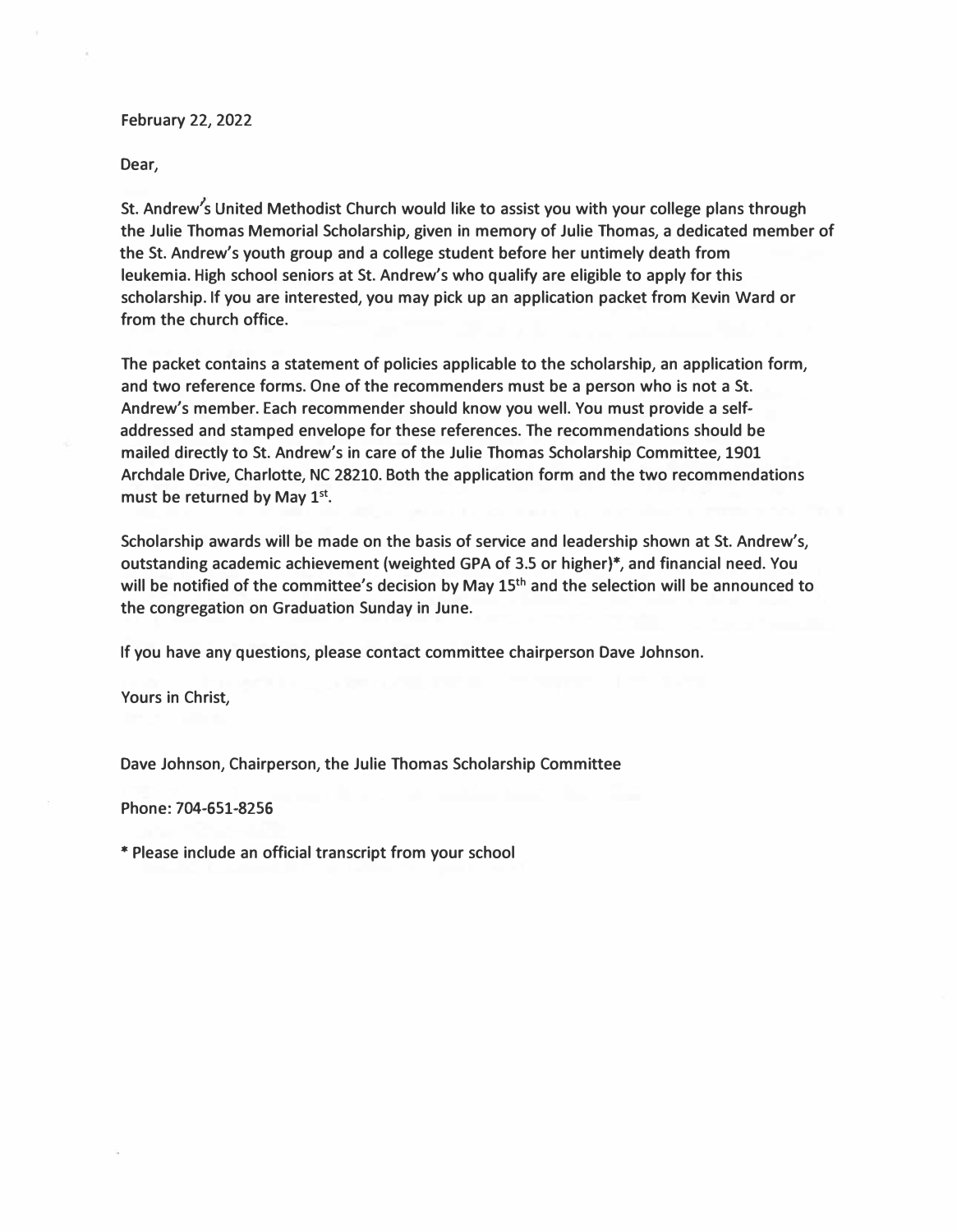PURPOSE - The Julie Thomas Scholarship is given annually by the members of St. Andrew's United Methodist Church in memory of Julie Thomas, a dedicated scholar and the daughter of Pat and Ronald Thomas. The scholarship provides financial assistance to a high school student (students) who has (have) been accepted to a college/university program leading to a degree in his/her (their) chosen field.

ELIGIBILITY - A student is eligible to apply for this scholarship if he/she:

- \* is a member of St. Andrew's United Methodist Church and/or an active member of the St. Andrew's youth ministry
- \* exemplifies outstanding academic achievement

\* has been accepted at an accredited college or university as of May 15<sup>th</sup>; should a recipient not enroll, the award must be returned to the Julie Thomas Scholarship Fund. (Note: a student may only receive this award once)

\* has financial need

AMOUNT OF SCHOLARSHIP - The amount of this scholarship and the number of scholarships is determined annually based on the availability of funds.

APPLICATION - Applications must be made through the Julie Thomas Scholarship Committee. Current application forms and materials are available in the church office or in the box outside Kevin Ward's office. All questions should be directed to the committee chairperson whose name can be obtained from the church office.

Required Forms: (All information submitted will remain confidential.)

- \* a completed student application form
- \* an official transcript from the student's high school (must have a weighted GPA of 3.5 or higher)
- \* a financial need statement if applicable
- \* two letters of recommendation, one from a St. Andrew's member and one from someone who is not a church member. Each recommender should know the applicant well in regard to his/her church and/or school and community activities. Their recommendations must be sent directly to the scholarship committee at St. Andrew's.

\* the student must give each recommender the necessary form and a stamped envelope addressed to the Julie Thomas Scholarship Committee, St. Andrew's United Methodist Church, 1901 Archdale Drive, Charlotte, NC 28210. The application form and both recommendations must be received in the church office by May 1st.

# PROCESSING THE APPLICATION

\* the application will be reviewed by the Julie Thomas Scholarship Committee

\* decisions will be based solely on the credentials of the applicants

# PRESENTATION OF THE SCHOLARSHIP

- \* All applicants will be notified of the committee's decision by May 15<sup>th</sup>.
- \* The presentation of the award(s) will be announced during the church services on Graduation Sunday.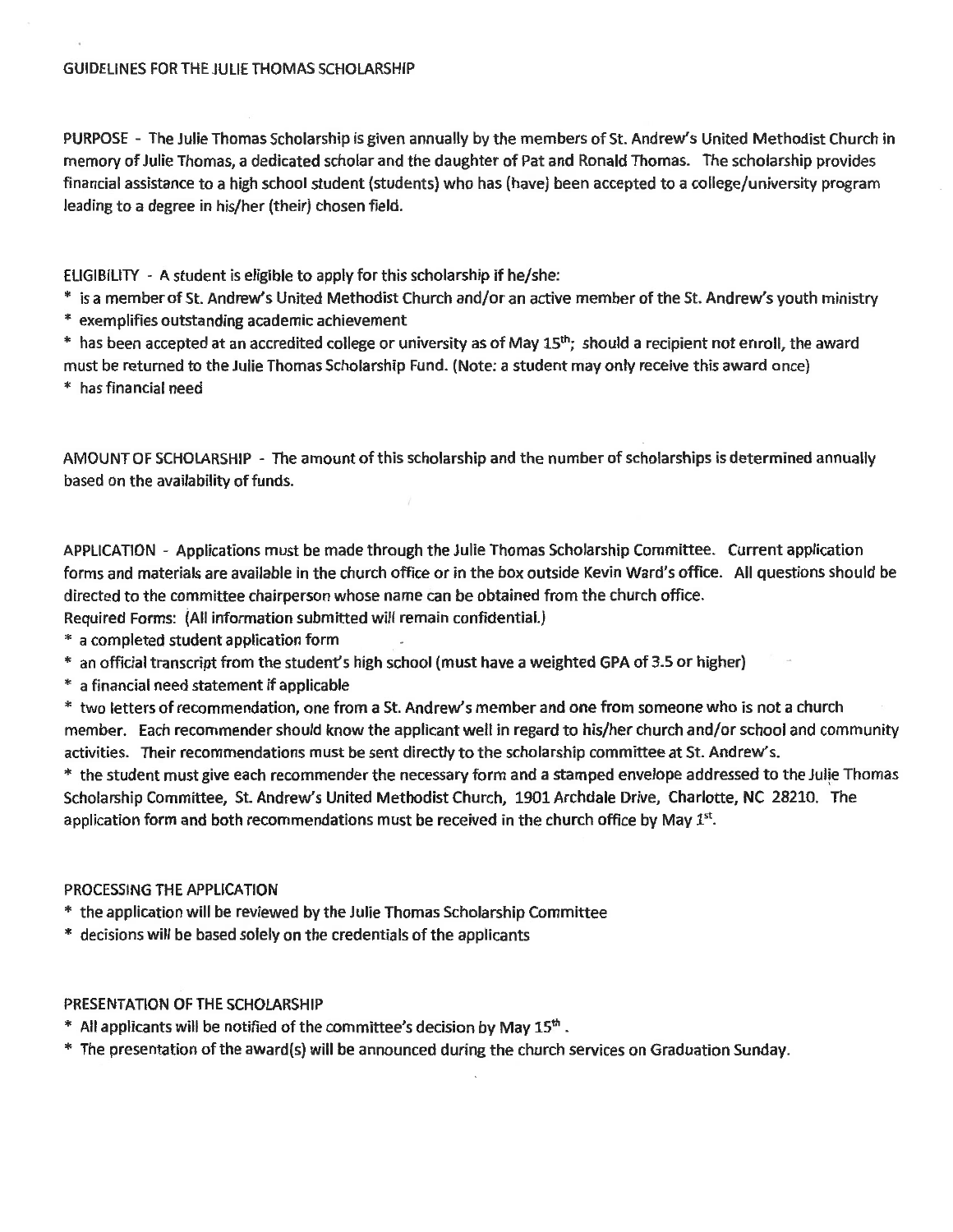|                                                                                         | <b>TO A 2000 THE THOMAS SCHOLARSHIP APPLICATION FORM TWO AND THE REAL PROPERTY OF A 2000 THE REAL PROPERTY OF A 2000 THE REAL PROPERTY OF A 2000 THE REAL PROPERTY OF A 2000 THE REAL PROPERTY OF A 2000 THE REAL PROPERTY OF A </b> |
|-----------------------------------------------------------------------------------------|--------------------------------------------------------------------------------------------------------------------------------------------------------------------------------------------------------------------------------------|
|                                                                                         | St. Andrew's United Methodist Church                                                                                                                                                                                                 |
| Application Deadline: May 1st                                                           |                                                                                                                                                                                                                                      |
| Before completing this application form, please read all of the policies and guidelines | governing this scholarship. Incomplete forms will delay the processing of your application.                                                                                                                                          |
|                                                                                         |                                                                                                                                                                                                                                      |
|                                                                                         |                                                                                                                                                                                                                                      |
|                                                                                         | Present School <u>and a state of the contractor of the contractor</u>                                                                                                                                                                |
|                                                                                         | Degree sought and mail and                                                                                                                                                                                                           |
| Place a letter matching your participation in these church activities:                  |                                                                                                                                                                                                                                      |
|                                                                                         | A-ALWAYS (75% +) B-OFTEN (50-74%) C-OCCASIONALLY (LESS THAN 50%)                                                                                                                                                                     |
| Youth Activities: SAYM __ __; Retreats _____                                            | Worship Services: 9:00 AM ____; 11:15 AM _____; Sunday School _____;                                                                                                                                                                 |
| Please check which of the following activities you participate in:                      |                                                                                                                                                                                                                                      |
|                                                                                         | Music/Arts-Dance _____; Handbells _____; Musical Drama _____; Worship Drama _____;                                                                                                                                                   |
| VBS _____; Nursery ______; Easter Egg Hunt ______; Missions (# of years) ______         |                                                                                                                                                                                                                                      |
|                                                                                         | Other (Specify) brantmoosi foriations were into a at a warbita de to ablatuo noerod to smart                                                                                                                                         |
|                                                                                         | N consider                                                                                                                                                                                                                           |
| The following are demonstrations of my success as a student:                            |                                                                                                                                                                                                                                      |
|                                                                                         | Cumulative GPA ad taum, "Class Rank" <sup>0391</sup> ; Other wf and base on the light two Y all Districts by                                                                                                                         |
|                                                                                         | Academic Awards<br>And no novisies which be incontracted like bina "21 year yet behind and like zinergios R                                                                                                                          |
|                                                                                         |                                                                                                                                                                                                                                      |
|                                                                                         | Alternative distance with a second of the solution of Termina and the second distance dealing<br>st. Andrew J. Daniel Wethods (Record)                                                                                               |
|                                                                                         | (OVER) alabama 1001                                                                                                                                                                                                                  |
|                                                                                         | 2016<br>Charlotte NC 28210                                                                                                                                                                                                           |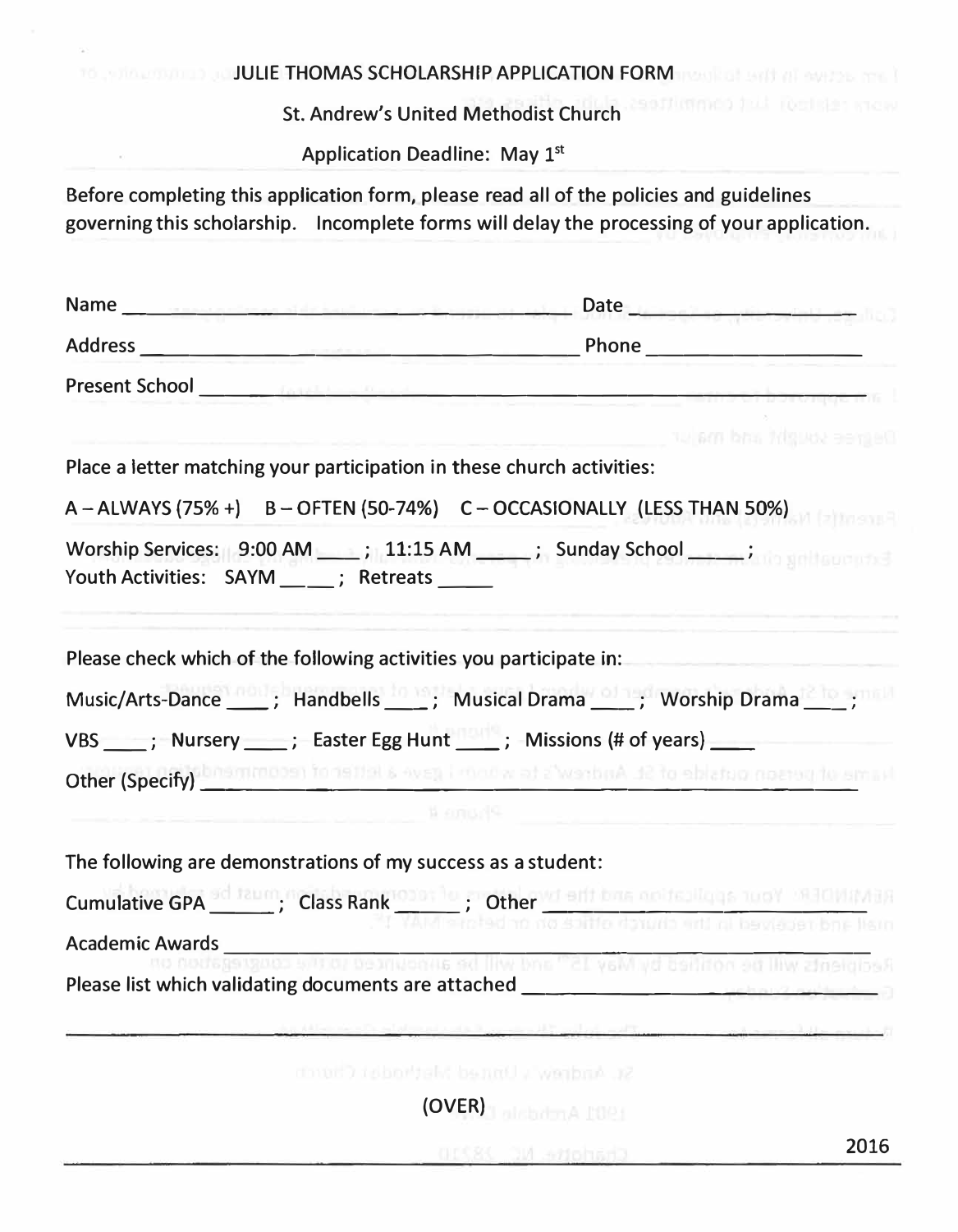**I am active in the following extra-curicular activities: (indicate whether school, community, or work related) List committees, clubs, offices, etc:** 

|                           | <b>LOT 20 UP Link and Rain Link of A State</b>                                                                                                                                                                                       |
|---------------------------|--------------------------------------------------------------------------------------------------------------------------------------------------------------------------------------------------------------------------------------|
|                           | I am currently employed by <b>the contract of the contract of the contract of the contract of the contract of the contract of the contract of the contract of the contract of the contract of the contract of the contract of th</b> |
|                           |                                                                                                                                                                                                                                      |
|                           | College, University, or Special School I plan to attend as a student this coming year:                                                                                                                                               |
|                           | <u> Location — Expedition — Expedition — Expedition — Expedition — Expedition — Expedition — Expedition — Expedition — Expedition — Expedition — Expedition — Expedition — Expedition — Expedition — Expedition — Expedition — E</u> |
|                           |                                                                                                                                                                                                                                      |
|                           |                                                                                                                                                                                                                                      |
|                           | Site Policines of these filler are placed of No. 1 of                                                                                                                                                                                |
|                           | Parent(s) Name(s) and Address; And Maria and a part of the contract of the contract of                                                                                                                                               |
|                           | Extenuating circumstances preventing my parents from fully funding my college education?                                                                                                                                             |
|                           |                                                                                                                                                                                                                                      |
|                           | Name of person outside of St. Andrew's to whom I gave a letter of recommendation request:                                                                                                                                            |
|                           |                                                                                                                                                                                                                                      |
|                           | IT COME A 24 MM Link WT TO "Thing mind" at a sign has                                                                                                                                                                                |
|                           | REMINDER: Your application and the two letters of recommendation must be returned by<br>mail and received in the church office on or before MAY 1st.                                                                                 |
| <b>Graduation Sunday.</b> | Recipients will be notified by May 15 <sup>th</sup> and will be announced to the congregation on<br>10001000010000 STOROOL INC. JE-5651 J L L LOTON                                                                                  |
| Return all forms to:      | The Julie Thomas Scholarship Committee                                                                                                                                                                                               |
|                           | St. Andrew's United Methodist Church                                                                                                                                                                                                 |
|                           | 1901 Archdale Drive                                                                                                                                                                                                                  |
|                           | Charlotte, NC 28210                                                                                                                                                                                                                  |
|                           |                                                                                                                                                                                                                                      |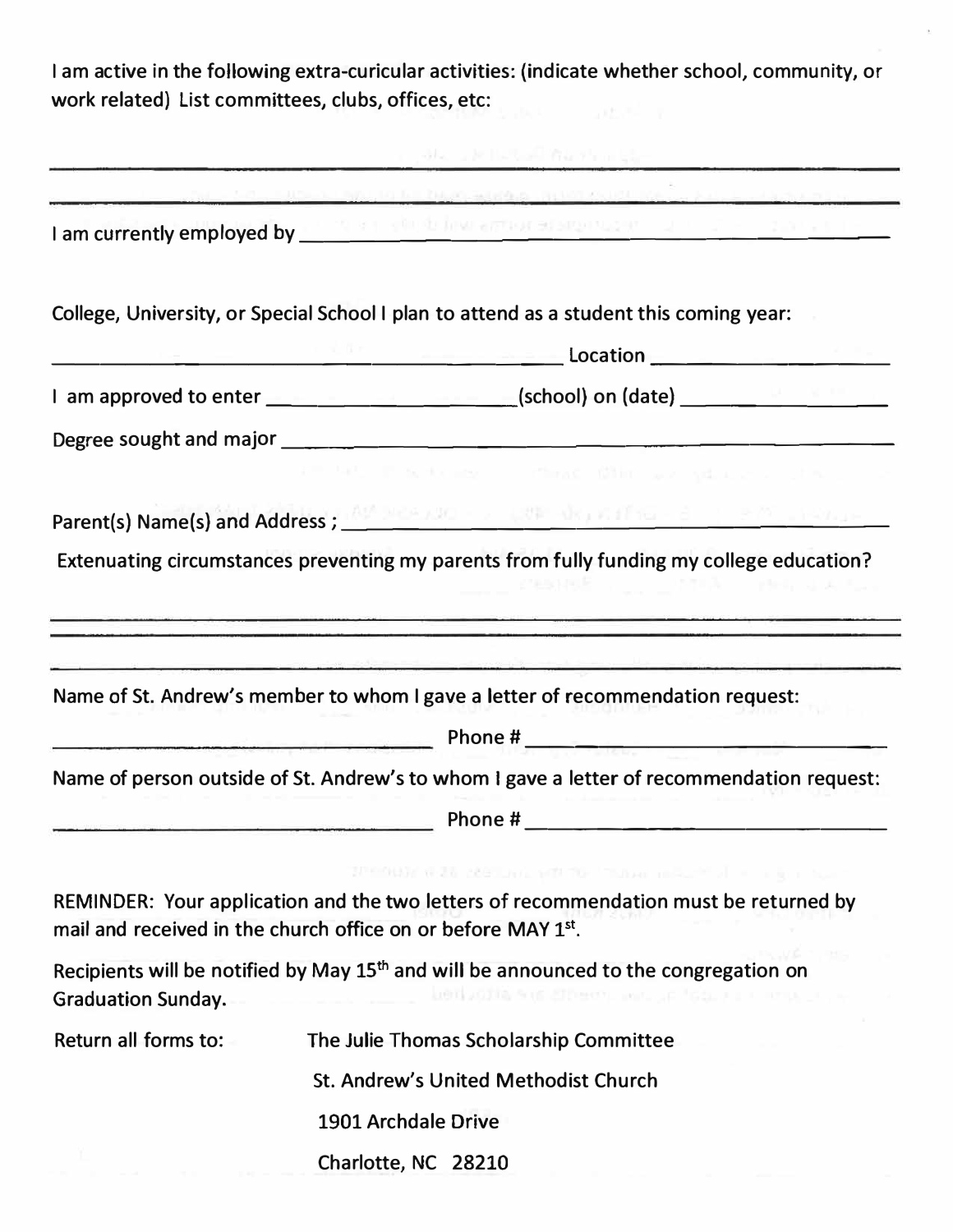| <b>JULIE THOMAS SCHOLARSHIP</b>                                                                                                                                                                                                                                                                                                                                                                                                                                                                                                                                                                                                                                                                                                                                                                                                                                            | 29. MTAR                                               |
|----------------------------------------------------------------------------------------------------------------------------------------------------------------------------------------------------------------------------------------------------------------------------------------------------------------------------------------------------------------------------------------------------------------------------------------------------------------------------------------------------------------------------------------------------------------------------------------------------------------------------------------------------------------------------------------------------------------------------------------------------------------------------------------------------------------------------------------------------------------------------|--------------------------------------------------------|
| ST. ANDREW'S UNITED METHODIST CHURCH<br>ILL - 10 Sec - 11 N - 11 N - 11 N - 12 Sec - 12 N - 12 Sec -                                                                                                                                                                                                                                                                                                                                                                                                                                                                                                                                                                                                                                                                                                                                                                       |                                                        |
| <b>1901 ARCHDALE DRIVE</b>                                                                                                                                                                                                                                                                                                                                                                                                                                                                                                                                                                                                                                                                                                                                                                                                                                                 | ANOCH WHO you media gloralistic vactorist beneficially |
| CHARLOTTE, NC 28210                                                                                                                                                                                                                                                                                                                                                                                                                                                                                                                                                                                                                                                                                                                                                                                                                                                        | <b>Sulvyuilet</b>                                      |
| firente red<br>This recommendation form must be received by May 1st.                                                                                                                                                                                                                                                                                                                                                                                                                                                                                                                                                                                                                                                                                                                                                                                                       |                                                        |
| <b>RECOMMENDATION FOR:</b>                                                                                                                                                                                                                                                                                                                                                                                                                                                                                                                                                                                                                                                                                                                                                                                                                                                 | wowderlycredinggebnl                                   |
| APPLICANT'S NAME                                                                                                                                                                                                                                                                                                                                                                                                                                                                                                                                                                                                                                                                                                                                                                                                                                                           | ville in melletni                                      |
| The candidate listed above has applied for the Julie Thomas Scholarship given by the members of St. Andrew's United<br>Methodist church in memory of Julie Thomas, a dedicated student and member of the St. Andrew's youth ministry prior<br>to her untimely death from leukemia. To assist the scholarship committee in properly evaluating this applicant, we<br>would appreciate your help by supplying us with the information requested below. The committee is interested in<br>personal qualities as well as academic achievement. This information will be used only for selection purposes and all<br>responses will be held in the strictest confidence by the committee. The church office must receive this form no later<br>than May 1 <sup>st</sup> in the self-addressed envelope provided by the applicant and mailed to the church at the above address. |                                                        |
| Please check the appropriate response:                                                                                                                                                                                                                                                                                                                                                                                                                                                                                                                                                                                                                                                                                                                                                                                                                                     |                                                        |
| - I am a member of St. Andrew's UMC. Compared to the control of St. Andrew's UMC.                                                                                                                                                                                                                                                                                                                                                                                                                                                                                                                                                                                                                                                                                                                                                                                          | stributes and the cambiants                            |
|                                                                                                                                                                                                                                                                                                                                                                                                                                                                                                                                                                                                                                                                                                                                                                                                                                                                            |                                                        |
| In your opinion, what are his/her personal strengths and weaknesses ?                                                                                                                                                                                                                                                                                                                                                                                                                                                                                                                                                                                                                                                                                                                                                                                                      | 'N.                                                    |
| Do you know of any limitations or special problems about which we should be advised ? You should consider the<br>candidate's ability to adjust both emotionally and academically to college life. Please explain. (Please feel free to<br>attach an additional sheet.) _<br>Service State Shows in the State State State State State State State State State State State State State State                                                                                                                                                                                                                                                                                                                                                                                                                                                                                 |                                                        |
|                                                                                                                                                                                                                                                                                                                                                                                                                                                                                                                                                                                                                                                                                                                                                                                                                                                                            |                                                        |
| SITEP                                                                                                                                                                                                                                                                                                                                                                                                                                                                                                                                                                                                                                                                                                                                                                                                                                                                      |                                                        |
|                                                                                                                                                                                                                                                                                                                                                                                                                                                                                                                                                                                                                                                                                                                                                                                                                                                                            |                                                        |
|                                                                                                                                                                                                                                                                                                                                                                                                                                                                                                                                                                                                                                                                                                                                                                                                                                                                            |                                                        |
| 19081210 900129                                                                                                                                                                                                                                                                                                                                                                                                                                                                                                                                                                                                                                                                                                                                                                                                                                                            |                                                        |

**\_\_\_\_\_\_\_\_\_\_\_\_\_\_\_\_\_\_\_\_\_\_\_\_\_\_\_\_\_\_\_\_\_\_\_\_\_\_\_\_\_\_\_\_\_\_\_\_\_\_\_\_\_\_\_**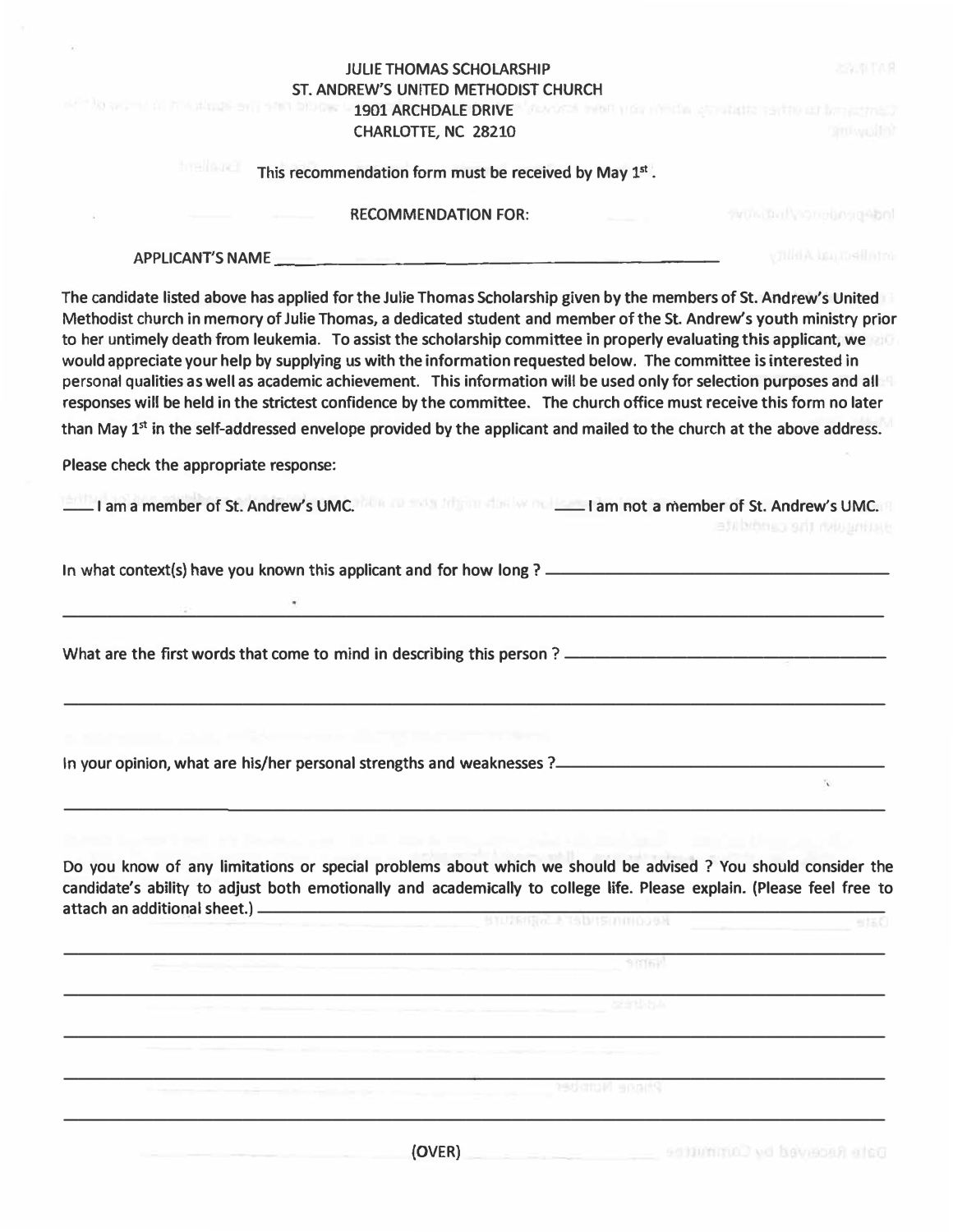### **RATINGS**

**Compared to other students whom you have known/evaluated, check how you would rate the applicant in terms of the following:** 

|                                                                                                                                                                                                                                                                                                                                                                                                                                                                            | <b>No Basis</b> | <b>Below Average</b> | Average | <b>Excellent</b><br>Good               |                     |
|----------------------------------------------------------------------------------------------------------------------------------------------------------------------------------------------------------------------------------------------------------------------------------------------------------------------------------------------------------------------------------------------------------------------------------------------------------------------------|-----------------|----------------------|---------|----------------------------------------|---------------------|
| Independence/Initiative                                                                                                                                                                                                                                                                                                                                                                                                                                                    |                 |                      |         |                                        |                     |
| <b>Intellectual Ability</b>                                                                                                                                                                                                                                                                                                                                                                                                                                                |                 |                      |         |                                        |                     |
| Emotional Maturity # Material and patient and patient and patient and the material and patients are all                                                                                                                                                                                                                                                                                                                                                                    |                 |                      |         |                                        |                     |
| come working offering word. We are provided additional as interesting parts forced a come of the company of additional<br>Disciplined Work Habits at the community of the community of the community of the community of the community of the community of the community of the community of the community of the community of the community of the comm<br>of departments settimates and consideration of advanced to set alone in annotocological and unity air consists |                 |                      |         |                                        |                     |
| Potential for Growth and contribution and contract the contraction of the pressure of the second contract of the contract of                                                                                                                                                                                                                                                                                                                                               |                 |                      |         |                                        |                     |
| was well on a highly similar south topical building building and the class of the street the form in a band later<br>Motivation and a change of a smoglishem but a section of the distribution comes for the control of a valid of                                                                                                                                                                                                                                         |                 |                      |         |                                        |                     |
|                                                                                                                                                                                                                                                                                                                                                                                                                                                                            |                 |                      |         | 그녀는 내용한 그들은 도움이 많은 것이 모르는              |                     |
| Please use this space for any additional information which might give us added insight into the candidate and/or<br>further distinguish the candidate.                                                                                                                                                                                                                                                                                                                     |                 |                      |         |                                        |                     |
|                                                                                                                                                                                                                                                                                                                                                                                                                                                                            |                 |                      |         |                                        |                     |
|                                                                                                                                                                                                                                                                                                                                                                                                                                                                            |                 |                      |         |                                        |                     |
|                                                                                                                                                                                                                                                                                                                                                                                                                                                                            |                 |                      |         | with the company of the company of the |                     |
|                                                                                                                                                                                                                                                                                                                                                                                                                                                                            |                 |                      |         |                                        |                     |
|                                                                                                                                                                                                                                                                                                                                                                                                                                                                            |                 |                      |         |                                        |                     |
|                                                                                                                                                                                                                                                                                                                                                                                                                                                                            |                 |                      |         |                                        |                     |
|                                                                                                                                                                                                                                                                                                                                                                                                                                                                            |                 |                      |         |                                        |                     |
|                                                                                                                                                                                                                                                                                                                                                                                                                                                                            |                 |                      |         |                                        |                     |
|                                                                                                                                                                                                                                                                                                                                                                                                                                                                            |                 |                      |         |                                        |                     |
| <b>Example 20 Please check if you prefer that we call for more information.</b> We allow the contract that the contract of                                                                                                                                                                                                                                                                                                                                                 |                 |                      |         | 전문 보니 만드는 다음 아이들은 그 아시아 안정 노르기 때문이 있다. |                     |
|                                                                                                                                                                                                                                                                                                                                                                                                                                                                            |                 |                      |         |                                        | a softwedisk social |
|                                                                                                                                                                                                                                                                                                                                                                                                                                                                            |                 |                      |         |                                        |                     |
|                                                                                                                                                                                                                                                                                                                                                                                                                                                                            |                 |                      |         |                                        |                     |
|                                                                                                                                                                                                                                                                                                                                                                                                                                                                            |                 |                      |         |                                        |                     |
|                                                                                                                                                                                                                                                                                                                                                                                                                                                                            |                 |                      |         |                                        |                     |

**Phone Number \_\_\_\_\_\_\_\_\_\_\_\_\_\_\_\_\_\_\_\_ \_** 

| Date Received by Committee |  |
|----------------------------|--|
|----------------------------|--|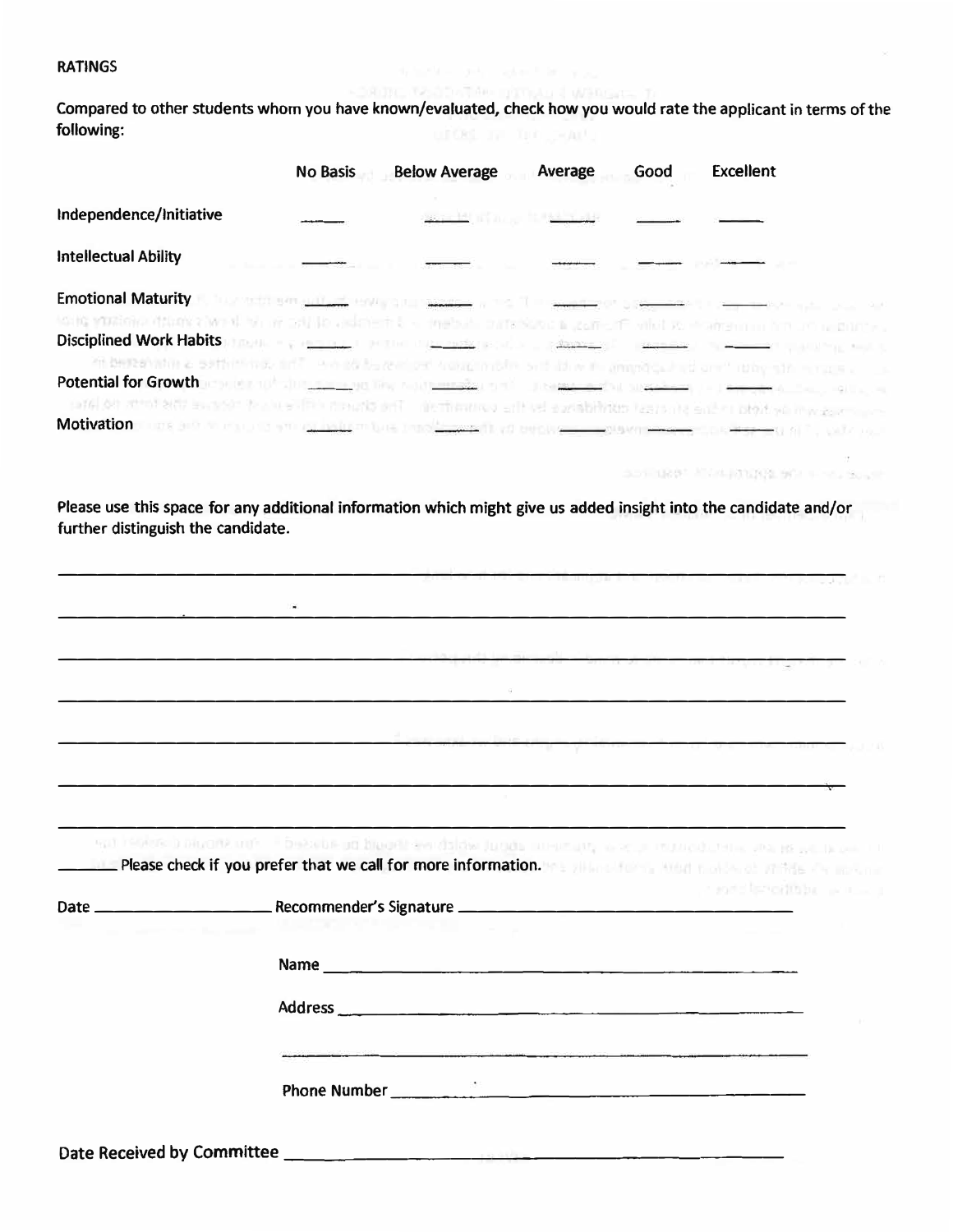|                                 |                                              | <b>JULIE THOMAS SCHOLARSHIP</b>                                                                                                                                                                                                                                                                                                                                                                                                                                                                                                                                                                                                                                                                                                                                                                                                                                            |                      | <b>BERTHERIC</b>                                                                  |
|---------------------------------|----------------------------------------------|----------------------------------------------------------------------------------------------------------------------------------------------------------------------------------------------------------------------------------------------------------------------------------------------------------------------------------------------------------------------------------------------------------------------------------------------------------------------------------------------------------------------------------------------------------------------------------------------------------------------------------------------------------------------------------------------------------------------------------------------------------------------------------------------------------------------------------------------------------------------------|----------------------|-----------------------------------------------------------------------------------|
|                                 | soft for minimum constitute and sear bijects | ST. ANDREW'S UNITED METHODIST CHURCH                                                                                                                                                                                                                                                                                                                                                                                                                                                                                                                                                                                                                                                                                                                                                                                                                                       |                      |                                                                                   |
|                                 |                                              | <b>1901 ARCHDALE DRIVE</b>                                                                                                                                                                                                                                                                                                                                                                                                                                                                                                                                                                                                                                                                                                                                                                                                                                                 |                      | protect move to collect a conduct when your horizon of<br>in <sup>stan</sup> tika |
|                                 |                                              | CHARLOTTE, NC 28210                                                                                                                                                                                                                                                                                                                                                                                                                                                                                                                                                                                                                                                                                                                                                                                                                                                        |                      |                                                                                   |
|                                 | <b>Industria</b>                             | This recommendation form must be received by May 1st.                                                                                                                                                                                                                                                                                                                                                                                                                                                                                                                                                                                                                                                                                                                                                                                                                      |                      |                                                                                   |
|                                 |                                              | <b>RECOMMENDATION FOR:</b>                                                                                                                                                                                                                                                                                                                                                                                                                                                                                                                                                                                                                                                                                                                                                                                                                                                 |                      | Industrial examples of the                                                        |
|                                 |                                              | APPLICANT'S NAME                                                                                                                                                                                                                                                                                                                                                                                                                                                                                                                                                                                                                                                                                                                                                                                                                                                           |                      | VIIIdé municipion                                                                 |
|                                 |                                              | The candidate listed above has applied for the Julie Thomas Scholarship given by the members of St. Andrew's United<br>Methodist church in memory of Julie Thomas, a dedicated student and member of the St. Andrew's youth ministry prior<br>to her untimely death from leukemia. To assist the scholarship committee in properly evaluating this applicant, we<br>would appreciate your help by supplying us with the information requested below. The committee is interested in<br>personal qualities as well as academic achievement. This information will be used only for selection purposes and all<br>responses will be held in the strictest confidence by the committee. The church office must receive this form no later<br>than May 1 <sup>st</sup> in the self-addressed envelope provided by the applicant and mailed to the church at the above address. |                      |                                                                                   |
|                                 | Please check the appropriate response:       |                                                                                                                                                                                                                                                                                                                                                                                                                                                                                                                                                                                                                                                                                                                                                                                                                                                                            |                      |                                                                                   |
|                                 |                                              | I am a member of St. Andrew's UMC. The state of the state of St. Andrew's UMC.                                                                                                                                                                                                                                                                                                                                                                                                                                                                                                                                                                                                                                                                                                                                                                                             |                      | svebitmes ant daugo gab                                                           |
|                                 |                                              | - In what context(s) have you known this applicant and for how long?                                                                                                                                                                                                                                                                                                                                                                                                                                                                                                                                                                                                                                                                                                                                                                                                       |                      |                                                                                   |
|                                 |                                              | What are the first words that come to mind in describing this person?                                                                                                                                                                                                                                                                                                                                                                                                                                                                                                                                                                                                                                                                                                                                                                                                      |                      |                                                                                   |
|                                 |                                              | In your opinion, what are his/her personal strengths and weaknesses ?                                                                                                                                                                                                                                                                                                                                                                                                                                                                                                                                                                                                                                                                                                                                                                                                      |                      |                                                                                   |
|                                 |                                              |                                                                                                                                                                                                                                                                                                                                                                                                                                                                                                                                                                                                                                                                                                                                                                                                                                                                            |                      | N.                                                                                |
|                                 |                                              |                                                                                                                                                                                                                                                                                                                                                                                                                                                                                                                                                                                                                                                                                                                                                                                                                                                                            |                      |                                                                                   |
| to attach an additional sheet.) |                                              | Do you know of any limitations or special problems about which we should be advised ? You should consider the<br>candidate's ability to adjust both emotionally and academically to college life. Please explain. (Please feel free                                                                                                                                                                                                                                                                                                                                                                                                                                                                                                                                                                                                                                        |                      |                                                                                   |
|                                 |                                              |                                                                                                                                                                                                                                                                                                                                                                                                                                                                                                                                                                                                                                                                                                                                                                                                                                                                            |                      | <b>CHUSS HERE IT IS DOGS IT IN GOOD REPORTS</b>                                   |
|                                 |                                              |                                                                                                                                                                                                                                                                                                                                                                                                                                                                                                                                                                                                                                                                                                                                                                                                                                                                            |                      |                                                                                   |
|                                 |                                              | <u> 1950 - Jan Sterling (f. 1952)</u>                                                                                                                                                                                                                                                                                                                                                                                                                                                                                                                                                                                                                                                                                                                                                                                                                                      |                      | smith the company of the                                                          |
|                                 |                                              |                                                                                                                                                                                                                                                                                                                                                                                                                                                                                                                                                                                                                                                                                                                                                                                                                                                                            |                      | 医皮带性皮肤 经人工公司 医心理学 医心理学 医心理学 医心理学 医心理学                                             |
|                                 |                                              |                                                                                                                                                                                                                                                                                                                                                                                                                                                                                                                                                                                                                                                                                                                                                                                                                                                                            |                      |                                                                                   |
|                                 |                                              |                                                                                                                                                                                                                                                                                                                                                                                                                                                                                                                                                                                                                                                                                                                                                                                                                                                                            | <b>190 WIN 966HR</b> |                                                                                   |
|                                 |                                              |                                                                                                                                                                                                                                                                                                                                                                                                                                                                                                                                                                                                                                                                                                                                                                                                                                                                            |                      |                                                                                   |
|                                 |                                              |                                                                                                                                                                                                                                                                                                                                                                                                                                                                                                                                                                                                                                                                                                                                                                                                                                                                            |                      |                                                                                   |